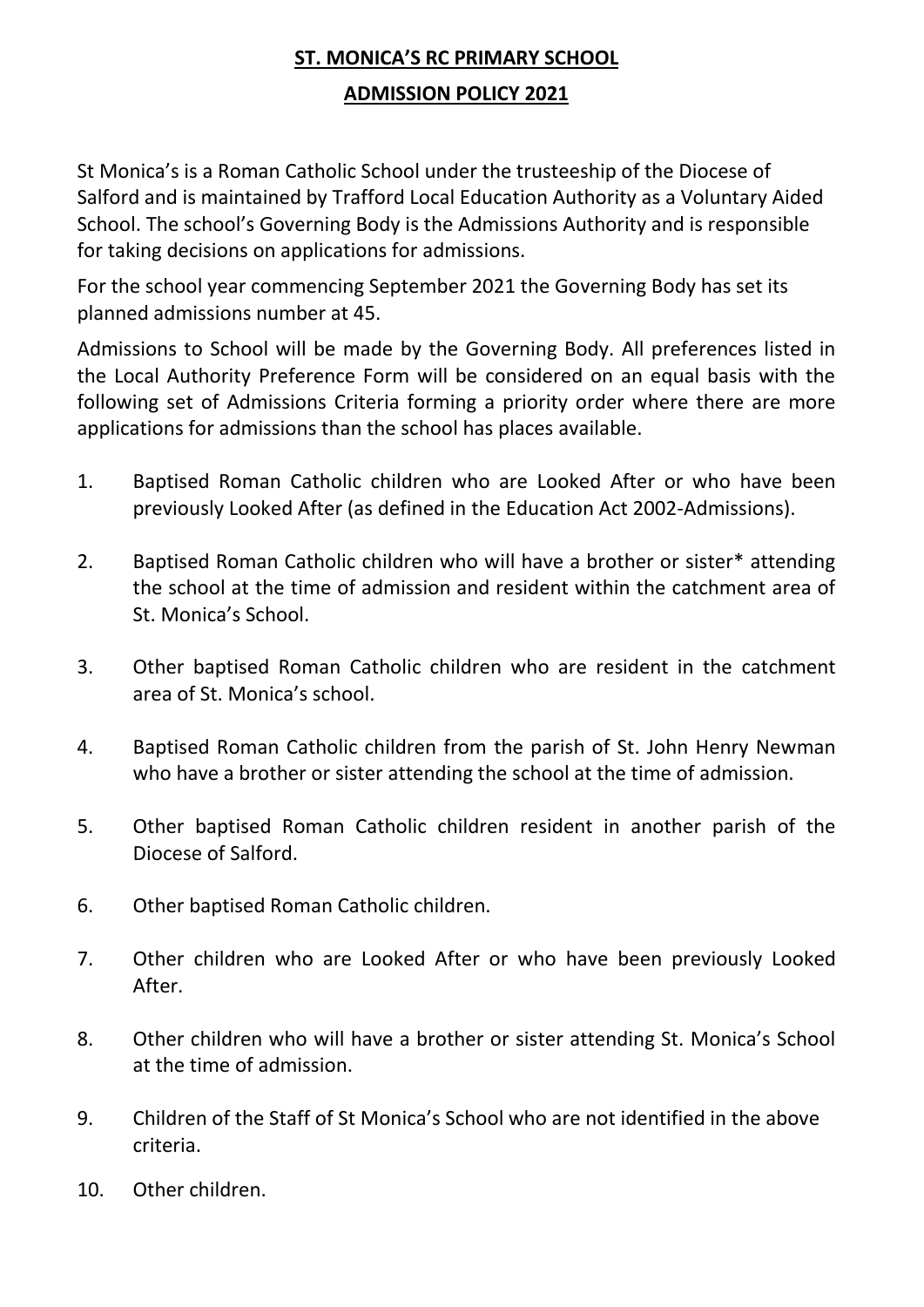\* The term brother or sister also includes half/step/adopted/fostered brothers and sisters and any other children who are living at the same address as part of the same family unit.

**NOTES** 

- a) All applicants will be considered at the same time and after the closing date for applications which is 15 January 2021.
- b) Each Roman Catholic applicant will be required to produce a baptismal certificate.
- c) A Looked After child is a child who is either in the care of a Local Authority or being provided with accommodation by a Local Authority in the exercise of their Social Services functions (under section 22(1) of the Children Act 1989). A previously Looked After child is one who immediately moved on from that status after becoming subject to an adoption, residence or special guardianship order.
- d) It is the duty of governors to comply with class size limits at Key Stage One. This means that the school cannot operate classes in Key Stage 1 of more than 30 children.
- e) If in any category there are more applicants than places available, priority will be given on the basis of proximity to the school. Distance will be measured in a direct straight line from the front door of the child's home address to the main entrance of the school, using property co-ordinates provided through a combination of the Trafford Local Land and Property Gazetteer (BS7666) and Royal Mail Postal Address Information. In the case of a child living in a block of flats, the distance will be measured from the communal entrance of the building.
- f) Where a child lives with parents with shared responsibility, each for part of a week, the home address will be that at which the child spends the majority of the working week (Monday – Friday).
- g) If an application for admission has been turned down by the Governing Body, parents can appeal to an independent Appeals Panel. This appeal must be sent in writing to the Clerk to the Governors at the school within 20 days of notification of refusal. The date of notification will be 2 working days after posting by first class post. The parents must give their reasons for appealing in writing and the decision of the Appeals Panel is binding on the Governors.